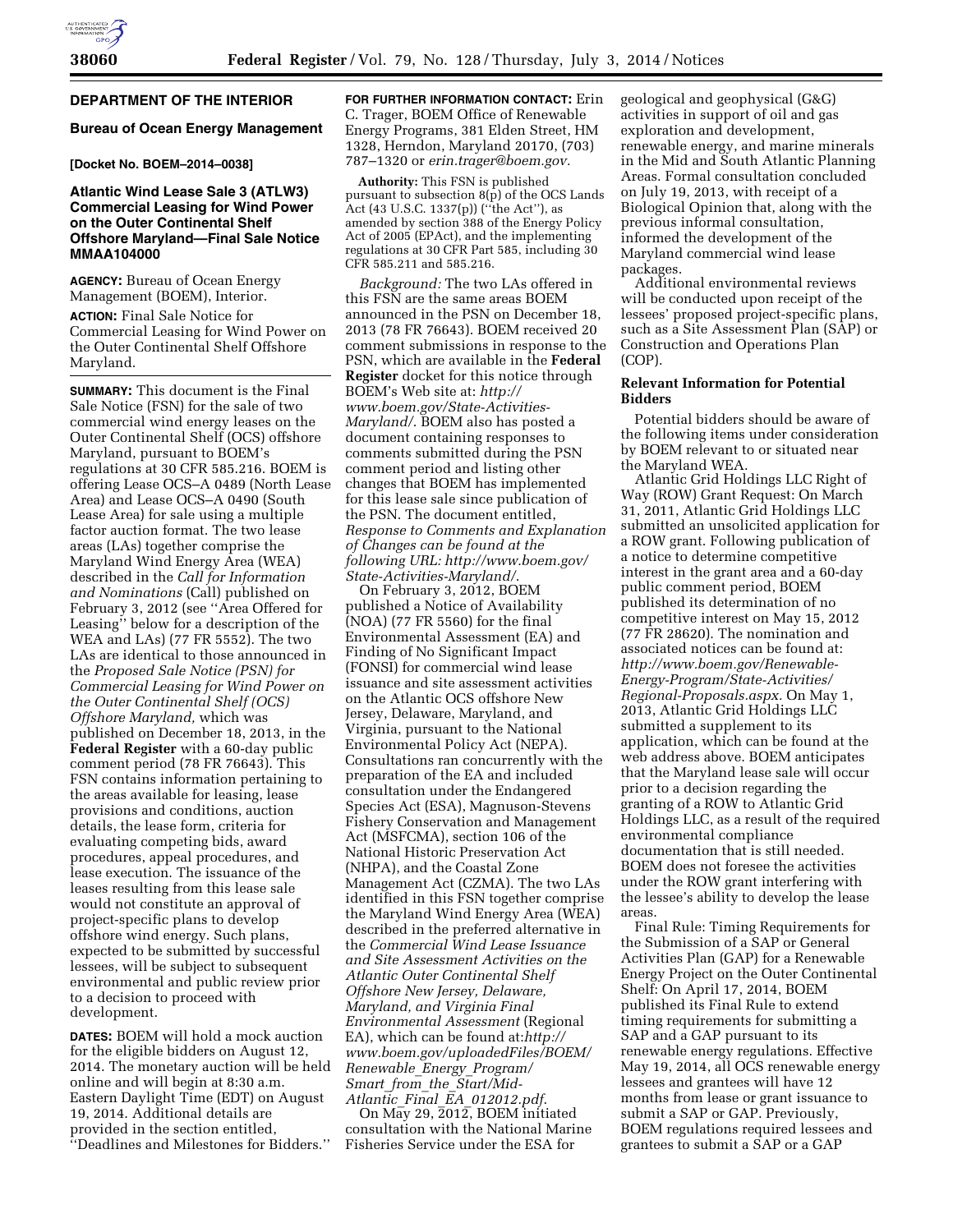either 60 days after BOEM determined there was no competitive interest in the lease or grant, or six months after the lease or grant was issued competitively. Leases OCS–A 0489 and OCS–A 0490 have been updated to conform to the Final Rule. The Final Rule can be found at: *[http://www.boem.gov/FR-79-21617/.](http://www.boem.gov/FR-79-21617/)* 

Potential Future Restrictions— Navigational Safety: Potential bidders should note that portions of certain subblocks in both the North and South LAs may not be available for future

development (i.e., installation of wind facilities) due to navigational safety concerns, as discussed below.

## *Proximity to Delaware Bay Traffic Separation Scheme (TSS)*

During discussions with the Maryland Intergovernmental Task Force on June 24, 2011, the U.S. Coast Guard (USCG) recommended that BOEM not approve the installation of wind facilities within 1 nautical mile of a TSS to help ensure navigational safety. This

recommendation was reiterated at subsequent Task Force meetings. Moreover, the USCG has expressed that it may determine in the future that a larger setback is necessary under certain circumstances. Tables 1 and 2 list potentially affected blocks and assume a 1 nautical mile setback from an extended Delaware Bay TSS. Maps identifying these sub-blocks are available on BOEM's Web site at: *[http://www.boem.gov/State-Activities-](http://www.boem.gov/State-Activities-Maryland/)[Maryland/.](http://www.boem.gov/State-Activities-Maryland/)* 

# TABLE 1—NORTH LEASING AREA: BLOCKS WITH POTENTIAL RESTRICTIONS

| Protraction name                                             | Protraction No. | Block No.                            | Sub block                                    |
|--------------------------------------------------------------|-----------------|--------------------------------------|----------------------------------------------|
| Salisbun<br>Salisbury<br>Salisburv<br>Salisburv<br>Salisbury | N.J18-05        | 6624<br>6625<br>6675<br>6676<br>6726 | D.H.<br>E,I,N<br>B.C.G.H.L.P.<br>М.<br>A,B,F |

# TABLE 2—SOUTH LEASING AREA: BLOCKS WITH POTENTIAL RESTRICTIONS

| Protraction name                                              | Protraction No.                 | Block No.                            | Sub block                                            |
|---------------------------------------------------------------|---------------------------------|--------------------------------------|------------------------------------------------------|
| Salisbury<br>Salisbury<br>Salisbury<br>Salisbury<br>Salisbury | N.J18-05<br>NJ18-05.<br>NJ18-05 | 6726<br>6776<br>6777<br>6827<br>6828 | J.K.O.P.<br>D.H.<br>$E, I, J, N$ .<br>C.G.H.L.<br>M. |

# *Traditional Tug, Towing, and Barge Traffic Route*

On April 22, 2013, BOEM received a letter from the USCG providing analysis of tug, towing, and barge traffic that currently transits through the MD WEA. The letter discussed potential safety implications of allowing offshore wind development in the area, particularly in the southeastern corner of the WEA, and requested that BOEM consider leasing two smaller LA configurations. This letter can be found on BOEM's Web site at: *[http://www.boem.gov/State-](http://www.boem.gov/State-Activities-Maryland/)[Activities-Maryland/](http://www.boem.gov/State-Activities-Maryland/)*.

BOEM gathered input regarding the area to lease from the members of BOEM's Maryland Intergovernmental Task Force during a Task Force webinar held on June 27, 2013, and received additional comments and correspondence from relevant stakeholders since that time. This includes correspondence received on August 29, 2013, from the American Waterways Operators (AWO), an organization representing the U.S. tugboat, towboat, and barge industry. In its August letter, AWO expressed concern with the Maryland WEA and its potential to disrupt traditional transit routes through the southeastern corner of the WEA. AWO stated that if full build-out were to occur in the Maryland

WEA, this development could cause tugboats to navigate further east or west from their current north-south routes, which, in certain weather conditions, could put these vessels at greater risk and jeopardize safe transit due to different sea state conditions farther offshore and greater congestion closer inshore. This letter can be found on BOEM's Web site at: *[http://](http://www.boem.gov/State-Activities-Maryland/)  [www.boem.gov/State-Activities-](http://www.boem.gov/State-Activities-Maryland/)[Maryland/.](http://www.boem.gov/State-Activities-Maryland/)* 

In a letter to BOEM dated September 4, 2013, the Business Network for Maryland Offshore Wind requested that BOEM refrain from making any reductions to the Maryland WEA prior to leasing. They provide responses to the points in USCG's April 22, 2013, letter and suggest that reducing the area now, prior to receipt of a COP and an associated navigational risk assessment, would be premature. The letter suggests that any reduction of the area due to potential navigational safety risk and any associated costs of rerouting traffic would be best addressed during review of each lessee's COP in the context of a comprehensive Environmental Impact Statement (EIS).

After considering the issues raised by the USCG and other relevant parties and evaluating all information available to date pertaining to tug, towing, and barge

traffic through the Maryland WEA, BOEM has decided not to reduce the size of the MD WEA offered in this FSN. BOEM will receive additional vessel traffic data and analysis in the future, which will better inform BOEM's decisions whether to approve, disapprove, or approve with conditions a lessee's COP, particularly with regard to site-specific restrictions or mitigations to alleviate navigational concerns. Additional information that BOEM expects to have available to inform its decision would include the final navigational safety risk assessment that will be submitted with each lessee's COP, and the results of two ongoing studies: (1) The U.S. Coast Guard's Atlantic Coast Port Access Route Study (ACPARS), and (2) a BOEM-funded study, ''Marine Vessel Traffic and Wind Energy Development Infrastructure on the OCS—Risk Analysis,'' being conducted by the Department of Energy's Pacific Northwest National Laboratory (PNNL). Further discussion on this topic is provided in the *Response to Comments and Explanation of Changes, which can be found at the following URL[:http://www.boem.gov/](http://www.boem.gov/State-Activities-Maryland/) [State-Activities-Maryland/.](http://www.boem.gov/State-Activities-Maryland/)* 

List of Eligible Bidders: BOEM has determined that the following companies are legally, technically, and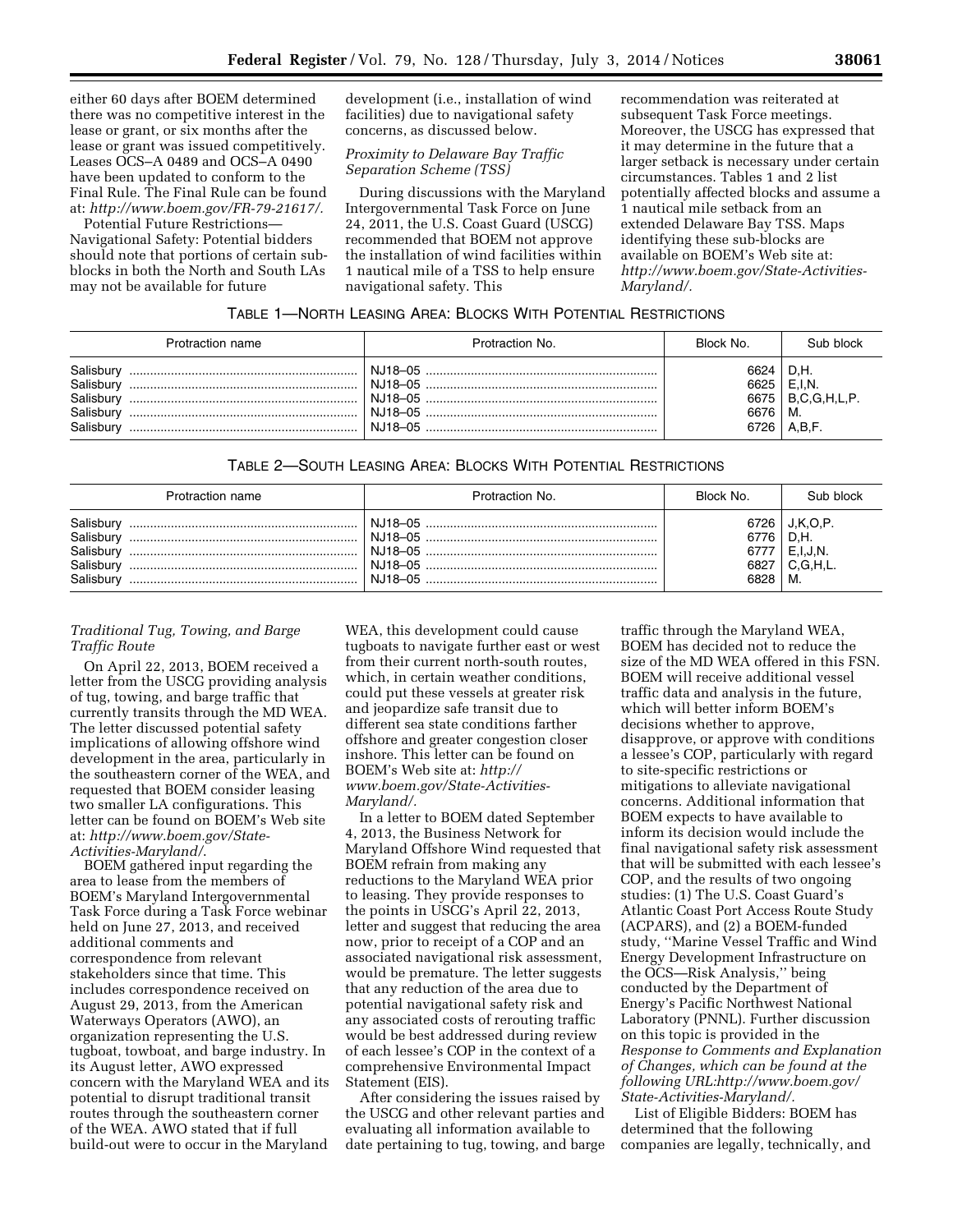financially qualified, pursuant to 30 CFR 585.106 and 107, to hold a commercial wind lease offshore Maryland, and are therefore eligible to participate in this lease sale as bidders.

| Company name                    | Com-<br>pany<br>No. |
|---------------------------------|---------------------|
| Apex Offshore Maryland, LLC     | 15048               |
| Bluewater Wind Maryland LLC     | 15018               |
| Convalt Energy LLC              | 15051               |
| Dominion Wind Development, LLC  | 15049               |
| EDF Renewable Development, Inc. | 15028               |
| Energy Management, Inc.         | 15015               |
| Fishermen's Energy, LLC         | 15005               |
| Green Sail Energy LLC           | 15045               |
| IBERDROLA RENEWABLES, Inc.      | 15019               |
| Maryland Offshore Wind LLC      | 15016               |
| Orisol Energy US, Inc.          | 15020               |
| RES America Developments Inc.   | 15021               |
| SCS Maryland Energy LLC         | 15050               |
| Sea Breeze Energy LLC           | 15044               |
| Seawind Renewable Energy Cor-   |                     |
| poration LLC                    | 15017               |
|                                 | 15023               |
|                                 |                     |

*Deadlines and Milestones for Bidders:*  This section describes the major deadlines and milestones in the auction process from publication of this FSN to execution of a lease pursuant to this sale.

• Bidder's Financial Form (BFF): Each eligible bidder must submit a BFF to BOEM by July 17, 2014. The BFF is available at: *[http://www.boem.gov/](http://www.boem.gov/State-Activities-Maryland/) [State-Activities-Maryland/.](http://www.boem.gov/State-Activities-Maryland/)* Once this information has been processed by BOEM, bidders may log into *pay.gov*  and leave bid deposits. BOEM may disallow any bidder who fails to submit the BFF by this deadline from participating in the auction.

• Bid Deposits: Each bidder must submit an adequate bid deposit by August 1, 2014, as described in the ''Bid Deposits'' section. BOEM may disallow any bidder who fails to submit the bid deposit by this deadline from participating in the auction.

• Non-Monetary Package: Each bidder must submit a non-monetary package, if it is applying for a credit, by August 8, 2014.

• Mock Auction: BOEM will hold a Mock Auction on August 12, 2014. The Mock Auction will be held online. BOEM will contact each eligible bidder and provide instructions for participation. Only bidders eligible to participate in this auction will be permitted to participate in the Mock Auction.

• Panel Convenes to Evaluate Non-Monetary Packages: On August 15, 2014, the panel described in the ''Auction Procedures'' section will convene to consider non-monetary packages. The panel will send

determinations of eligibility to BOEM, who will inform each bidder by email of the panel's determination of their status.

• Monetary Auction: On August 19, 2014, BOEM, through its contractor, will hold the monetary stage of the auction. The auction will start at 8:30 a.m. EDT. The auction will proceed electronically according to a schedule to be distributed by the BOEM Auction Manager at the time of the auction. BOEM anticipates that the auction may continue on consecutive business days, as necessary, until the auction ends according to the procedures described in the Auction Format section of this notice.

• Announce Provisional Winner: BOEM will announce the provisional winner of the lease sale after the auction ends.

• Reconvene the Panel: The panel will reconvene to verify auction results.

• Refund Non-Winners: BOEM will return the bid deposits of any bidders who did not win a lease.

• Department of Justice (DOJ) Review: BOEM will afford DOJ 30 days to conduct an antitrust review of the auction, pursuant to 43 USC 1337(c), which reads, in relevant part:

*Antitrust review of lease sales.* (1) Following each notice of a proposed lease sale and before the acceptance of bids and the issuance of leases based on such bids, the Secretary [of the Interior] shall allow the Attorney General, in consultation with the Federal Trade Commission, 30 calendar days to review the results of such lease sale, except that the Attorney General, after consultation with the Federal Trade Commission, may agree to a shorter review period.

• Deliver the Leases: BOEM will send three lease copies to each winner, with instructions on how to accept and execute the lease. The first year's rent payment is due 45 days after the winner receives the lease for execution.

• Return the Leases: The auction winner will have 10 business days from receiving the lease copies in which to post financial assurance, pay any outstanding balance of their bonus bids, and sign and return the three copies.

• Execute the Leases: Once BOEM has received the lease copies and verified that all required materials have been received, BOEM will make a final determination regarding its execution of the lease and execute if appropriate.

• Reject Unsuccessful Bids: Once the lease has been executed, BOEM will provide unsuccessful bidders a written statement of the reasons their bids were rejected.

*Areas Offered for Leasing:* The North and South LAs described for leasing in this FSN are the same areas described in

the Maryland PSN (78 FR 76643, December 18, 2013). The North and South LAs together contain 9 whole OCS blocks and 80 sub-blocks, or approximately 79,707 acres. The North LA consists of 32,737 acres and the South LA consists of 46,970 acres. If there are adequate bids, two leases will be issued pursuant to this lease sale. A description of the LAs and lease activities can be found in Addendum ''A'' of each lease, which BOEM has made available with this notice on its Web site at: *[http://www.boem.gov/State-](http://www.boem.gov/State-Activities-Maryland/)[Activities-Maryland/.](http://www.boem.gov/State-Activities-Maryland/)* 

*Map of the Area Offered for Leasing:*  A map of the North and South LAs can be found at the following URL: *[http://](http://www.boem.gov/State-Activities-Maryland/) [www.boem.gov/State-Activities-](http://www.boem.gov/State-Activities-Maryland/)[Maryland/.](http://www.boem.gov/State-Activities-Maryland/)* 

A large scale map showing boundaries of the area with numbered blocks is available from BOEM at the following address: Bureau of Ocean Energy Management, Office of Renewable Energy Programs, 381 Elden Street HM 1328, Herndon, Virginia 20170, Phone: (703) 787–1300, Fax: (703) 787–1708.

*Withdrawal of Blocks:* Interested parties should note that BOEM reserves the right to withdraw portions of the LAs prior to its execution of a lease based upon relevant information provided to the Bureau.

*Lease Terms and Conditions:* BOEM has included specific terms, conditions, and stipulations for the OCS commercial wind leases in the Maryland WEA within Addendum ''C'' of each lease. BOEM reserves the right to apply additional terms and conditions to activities conducted on the lease incident to any future approval or approval with modifications of a SAP and/or COP. Each lease, including Addendum ''C'', is available on BOEM's Web site at: *[http://www.boem.gov/State-](http://www.boem.gov/State-Activities-Maryland/)[Activities-Maryland/.](http://www.boem.gov/State-Activities-Maryland/) Each lease consists of an instrument with 20 sections and the following seven attachments:* 

• Addendum ''A'' (Description of Leased Area and Lease Activities);

• Addendum ''B'' (Lease Term and Financial Schedule);

• Addendum ''C'' (Lease-Specific Terms, Conditions, and Stipulations); • Addendum "D" (Project Easement);

• Addendum "E" (Rent Schedule);

• Appendix A to Addendum "C"

(Incident Report: Protected Species Injury or Mortality); and

• Appendix B to Addendum ''C'' (Required Data Elements for Protected Species Observer Reports).

Addenda "A", "B<sup>"</sup>, and "C" provide detailed descriptions of lease terms and conditions. Addenda ''D'' and ''E'' will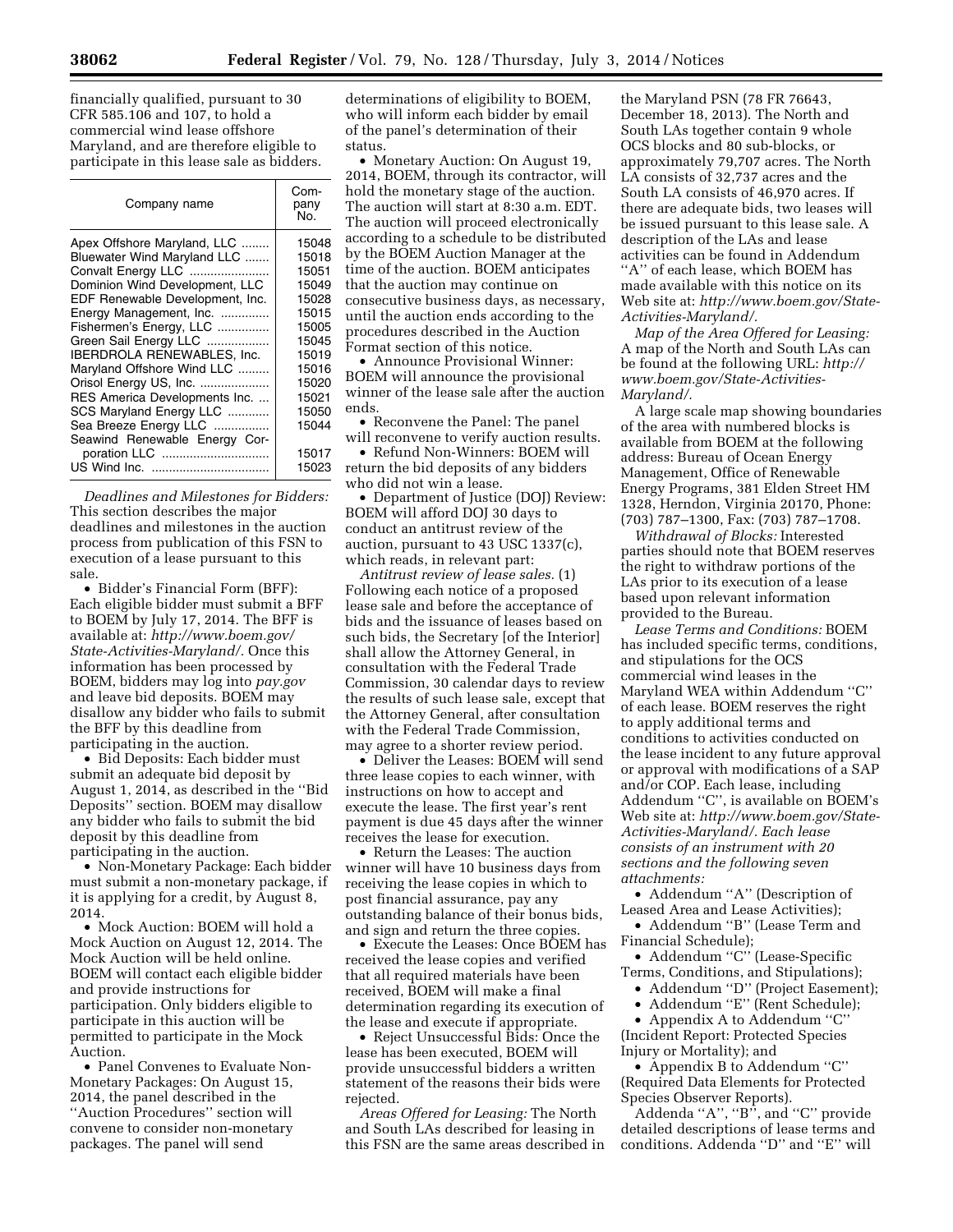be completed at the time of COP approval.

*Plans:* Pursuant to 30 CFR 585.601, the lessee must submit a SAP within the 1 year Preliminary Term. If the lessee intends to continue its commercial lease with an operations term, the lessee must submit a COP at least 6 months before the end of the site assessment term.

*Financial Terms and Conditions:* This section provides an overview of the basic annual payments that the Lessee must pay under the lease terms, and the financial assurance requirements that will be associated with each lease.

*Rent:* The first year's rent payment of \$3 per acre for the entire leased area is due within 45 days of the date the winning bidder receives the lease for execution. Thereafter, annual rent payments are due on the anniversary of the Effective Date of the lease, i.e., the Lease Anniversary. Once the first commercial operations under the lease begin, rent will be charged on the part of the lease not authorized for commercial operations, i.e., not generating electricity. However, instead of geographically dividing the LA into acreage that is ''generating'' and acreage that is ''non-generating,'' the fraction of the lease accruing rent is based on the fraction of the total nameplate capacity of the project that is not yet in operation. The fraction is the nameplate capacity not yet authorized for commercial operations at the time payment is due, divided by the maximum nameplate capacity authorized in the lessee's most recent approved COP. This fraction is then multiplied by the amount of rent that would be due for the lessee's entire leased area at the rental rate of \$3 per acre to obtain the annual rent due for a given year.

For example, for a lease the size of 32,737 acres (the size of the Maryland North LA), the amount of rent payment will be \$98,211 per year if the entire leased area is not yet authorized for commercial operations. If the lessee has 250 megawatts (MW) authorized under commercial operations and its most recent approved COP specifies a maximum project size of 500 MW, the rent payment will be \$49,106 (reflecting that rental payments are rounded up to the nearest whole dollar).

The lessee also must pay rent for any project easement associated with the lease commencing on the date that BOEM approves the COP (or modification) that describes the project easement. Annual rent for a project easement that is 200 feet wide and centered on the transmission cable would be \$70 per statute mile. For any additional acreage required, the lessee

must also pay the greater of \$5 per acre per year or \$450 per year.

*Operating Fee:* For the purposes of calculating the initial annual operating fee payment, an operating fee rate is applied to a proxy for the wholesale market value of the electricity expected to be generated from the project during its first 12 months of operations. This initial payment is prorated to reflect the period between the commencement of commercial operations and the Lease Anniversary. The initial annual operating fee payment is due within 45 days of the start of commercial operations. Thereafter, subsequent annual operating fee payments are due on or before each Lease Anniversary.

The subsequent annual operating fee payments are calculated by multiplying the operating fee rate by the imputed wholesale market value of the projected annual electric power production. For the purposes of this calculation, the imputed market value is the product of the project's nameplate capacity, the total number of hours in the year (8,760), a capacity utilization factor, and the annual average price of electricity derived from a historical regional wholesale power price index. For example, an annual operating fee for a 100 MW wind facility operating at 40% capacity (decimal equivalent is 0.4) with a regional wholesale power price of \$40/ MWh under an operating fee rate of 2% (decimal equivalent is 0.02) would be calculated to be \$277,440 as follows: Annual operating fee =  $100 \text{ MW} \times 8,670$ hours/year  $\times$  0.4  $\times$  \$40/MWh power price  $\times$  0.02.

*Operating Fee Rate:* The operating fee rate is set at 0.02 (i.e., 2%) during the entire life of commercial operations.

*Nameplate Capacity:* Nameplate capacity is the maximum rated electric output, expressed in MW, which the turbines of the wind facility under commercial operations can produce at their rated wind speed as designated by the turbine's manufacturer. The nameplate capacity at the start of each year of commercial operations on the lease will be specified in the COP. For example, if the Lessee has 20 turbines under commercial operations rated by the design manufacturer at 5 MW of output each, the nameplate capacity of the wind facility at the rated wind speed of the turbines would be 100 MW.

*Capacity Factor:* The capacity factor relates to the amount of energy delivered to the grid during a period of time compared to the amount of energy the wind facility would have produced at full capacity during that same period of time. This factor is represented as a decimal between zero and one. There are several reasons why the amount of

power delivered is less than the theoretical 100% of capacity. For a wind facility, the capacity factor is mostly determined by the availability of wind. Transmission line loss and down time for maintenance or other purposes also affect the capacity factor.

The capacity factor for the year in which the commercial operation date occurs and for the first six full years of commercial operations on the lease is set to 0.4 (i.e., 40%) to allow for one year of installation and testing followed by five years at full availability. At the end of the sixth year, the capacity factor may be adjusted to reflect the performance over the previous five years based upon the actual metered electricity generation at the delivery point to the electrical grid. Similar adjustments to the capacity factor may be made once every five years thereafter. The maximum change in the capacity factor from one period to the next will be limited to plus or minus 10 percent of the previous period's value.

*Wholesale Power Price Index:* The wholesale power price, expressed in dollars per MW-hour, is determined at the time each annual operating fee payment is due, based on the weighted average of the inflation-adjusted peak and off-peak spot price indices for the Northeast—PJM West power market for the most recent year of data available as reported by the Federal Energy Regulatory Commission (FERC) as part of its annual *State of the Markets Report*  with specific reference to the summary entitled, ''Electric Market Overview: Regional Spot Prices.'' The wholesale power price is adjusted for inflation from the year associated with the published spot price indices to the year in which the operating fee is to be due based on the Lease Anniversary using annual implicit price deflators as reported by the U.S. Department of Commerce's Bureau of Economic Analysis.

*Financial Assurance:* Within 10 business days after receiving the lease copies, the provisional winner must provide an initial lease-specific bond or other approved means of meeting the Lessor's initial financial assurance requirements in the amount of \$100,000. BOEM will base the amount of all SAP, COP, and decommissioning financial assurance requirements on estimates of the cost to meet all accrued lease obligations. BOEM will determine the amount of supplemental and decommissioning financial assurance requirements on a case-by-case basis.

The financial terms can be found in Addendum ''B'' of the lease, which BOEM has made available with this notice on its Web site at: *[http://](http://www.boem.gov/State-Activities-Maryland/)*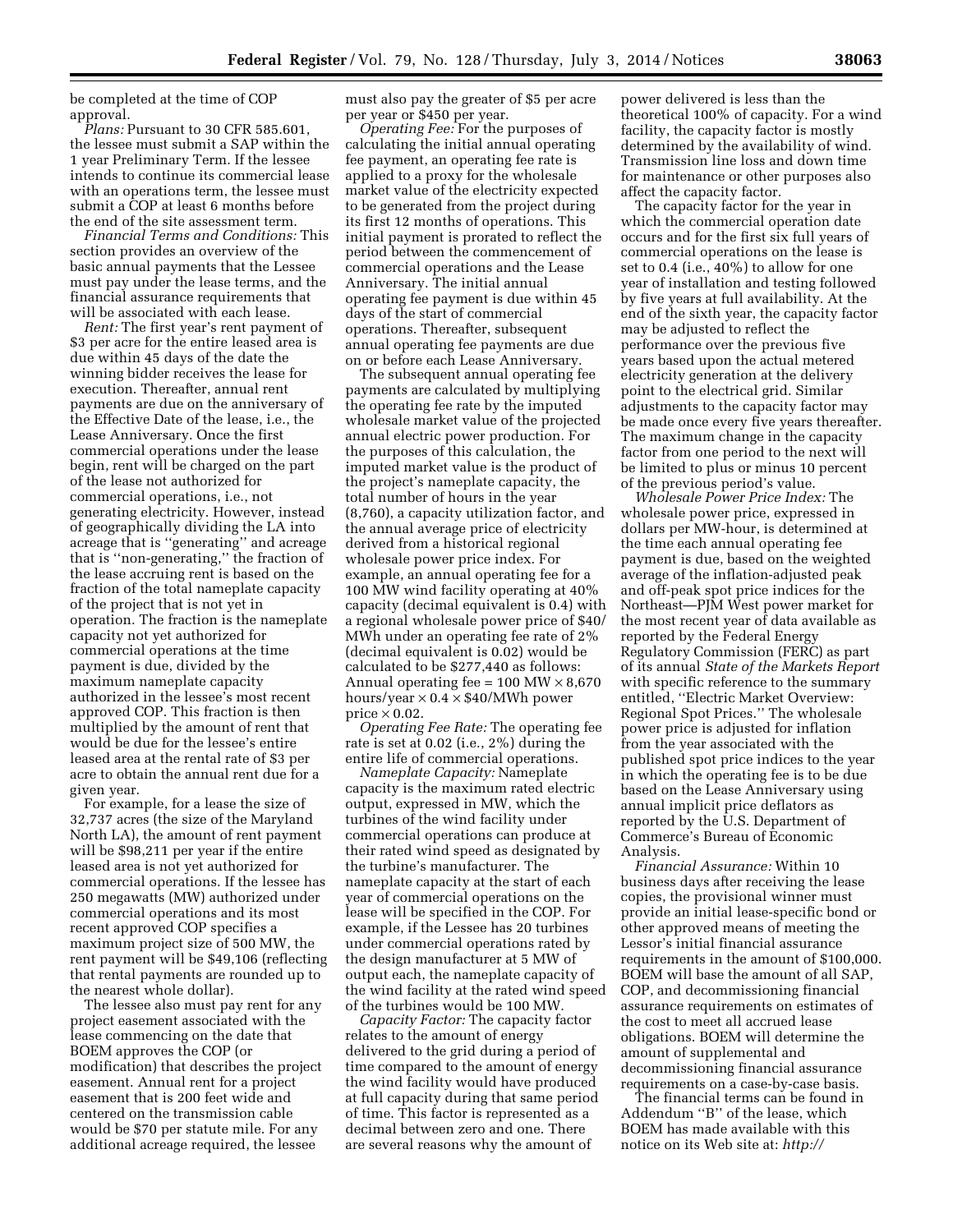# *[www.boem.gov/State-Activities-](http://www.boem.gov/State-Activities-Maryland/)[Maryland/](http://www.boem.gov/State-Activities-Maryland/)*.

*BID Deposit:* A bid deposit is an advance cash deposit submitted to BOEM in order to participate in the auction. No later than August 1, 2014, each bidder must have submitted a bid deposit of \$450,000 per unit of desired initial eligibility. Each lease is worth one unit of bid eligibility in the auction. The required bid deposit for any participant intending to bid on both leases in the first round of the auction will be \$900,000. Any participant intending to bid on only one of the leases during the auction must submit a bid deposit of \$450,000. Any bidder that fails to submit the bid deposit by August 1, 2014, may be disqualified from participating in the auction. Bid deposits will be accepted online via *pay.gov.* 

Following publication of the FSN, each bidder must fill out the BFF included in the FSN. BOEM has made a copy of the proposed BFF available with this notice on its Web site at: *[http://www.boem.gov/State-Activities-](http://www.boem.gov/State-Activities-Maryland/)[Maryland/](http://www.boem.gov/State-Activities-Maryland/)*. This form requests that each bidder designate an email address, which the bidder should use to create an account in *pay.gov.* After establishing the *pay.gov* account, bidders may use the Bid Deposit Form on the *pay.gov* Web site to leave a deposit.

Following the auction, bid deposits will be applied against any bonus bids or other obligations owed to BOEM. If the bid deposit exceeds a bidder's total financial obligation, the balance of the bid deposit will be refunded to the bidder. BOEM will refund bid deposits to unsuccessful bidders.

*Minimum Bid:* In this auction, approximately 32,737 acres will be offered for sale as Lease OCS–A 0489 (North Lease Area), and approximately 46,970 acres will be offered for sale as Lease OCS–A 0490 (South Lease Area). The minimum bid is \$2 per acre for each LA. Therefore, the minimum acceptable bid will be \$65,474 for the North Lease Area and \$93,940 for the South Lease Area.

## **Auction Procedures**

#### **Summary**

For the sale of Lease OCS–A 0489 (North Lease Area) and Lease OCS–A 0490 (South Lease Area), BOEM will use a multiple-factor auction format with a multiple-factor bidding system. Under this system, BOEM may consider a combination of monetary and nonmonetary factors, or ''variables,'' in determining the outcome of the auction. BOEM has appointed a panel of three

BOEM employees for the purposes of reviewing the non-monetary packages and verifying the results of the lease sale. BOEM reserves the right to change the composition of this panel prior to the date of the lease sale. The panel will meet to consider non-monetary packages on August 15, 2014. The panel will determine whether any bidder has earned a non-monetary credit to be used during the auction, and, if one or more bidders have earned such a credit, the percentage the credit will be worth.

The auction will balance consideration of two variables: (1) a cash bid, and (2) a non-monetary credit, i.e., if a bidder holds a Power Purchase Agreement (PPA), or a Maryland Public Service Commission (PSC) issued Offshore Renewable Energy Credit (OREC), as described herein. In sum, these two variables comprise the multifactor bid or ''As-Bid'' auction price. A bidder's As-Bid price, which is the sum of its cash bid and any credit portion earned, can be submitted by the bidder at BOEM's asking price or as an Intra-Round Bid price subject to certain conditions, as described more fully herein. BOEM's regulations at 30 CFR 585.220(a)(4) and 585.221(a)(6) provide for multiple-factor auctions, wherein both monetary and nonmonetary bid variables may be considered.

# **Overview of the Multiple-Factor Bidding Format Proposed for This Sale**

Under a multiple-factor bidding format, as set forth at 30 CFR 585.220(a)(4), BOEM may consider a combination of factors as part of a bid. The regulations state that one bid proposal per bidder will be accepted, but do not further specify the procedures to be followed in the multiple-factor format. A multiple-factor format is intended to allow BOEM flexibility in administering the auction and in balancing the variables presented. The regulations leave to BOEM the determination of how to administer the multiple-factor auction format to ensure the receipt of a fair return under the Act, 43 U.S.C.  $1337(p)(2)(A)$ . BOEM has chosen to do this through an auction format that considers a non-monetary factor along with ascending bidding over multiple rounds, sharing certain useful information with bidders at the end of each auction round (e.g., the number of live bids associated with each LA), and ensuring that a bidder's live bid submitted in the final round of the auction will win the LAs included in that bid. This auction format enhances competition and reduces bidder uncertainty more effectively than other auction types that BOEM considered

because the multiple-factor format provides for sharing relevant information and allowing bidders to respond in subsequent rounds as that information is revealed.

BOEM's regulations at 30 CFR 585.220(a)(4) provide for a multi-round auction in which each bidder may submit only one proposal per LA or for a set of LAs in each round of the auction. This formulation presents an administratively efficient auction process. It also takes advantage of the flexibility built into the regulations by enabling BOEM to benefit from both the consideration of more than one bidding factor and the price discovery involved in successive rounds of bidding.

The auction will be conducted in a series of rounds. At the start of each round, BOEM will state an asking price for the North LA and an asking price for the South LA. The asking price for a bid on both LAs is the sum of the asking prices for the North LA and the South LA. Each bidder will indicate whether it is willing to meet the asking price for one or both LAs. A bid submitted at the full asking price for one or both LAs in a particular round is referred to as a ''live bid.'' A bidder must submit a live bid for at least one of the LAs in each round to participate in the next round of the auction. As long as there is at least one LA that is included in two or more live bids, the auction continues, and the next round is held.

A bidder may meet the asking price by submitting a monetary bid equal to the asking price or, if it has earned a credit, by submitting a multiple-factor bid—that is, a live bid that consists of a monetary element and a non-monetary element, the sum of which equals the asking price. A multiple-factor bid would consist of the sum of a cash portion and any credit portion that the bidder has earned.

An uncontested bid is a live bid that does not overlap with other live bids in that round. For example, a bid for both the North and the South LAs is considered contested if any LA included in that bid is included in another bid a bid cannot be ''partially uncontested.'' If a bidder submits an uncontested bid consisting of one LA, and the auction continues for another round, BOEM automatically carries that same live bid forward as a live bid into the next round, and BOEM's asking price for the LA contained in the uncontested bid would remain unchanged from the previous round. If the price on the LA in that bid rises later in the auction because another bidder places a live bid on that LA, BOEM will stop automatically carrying forward the previously uncontested bid. Once the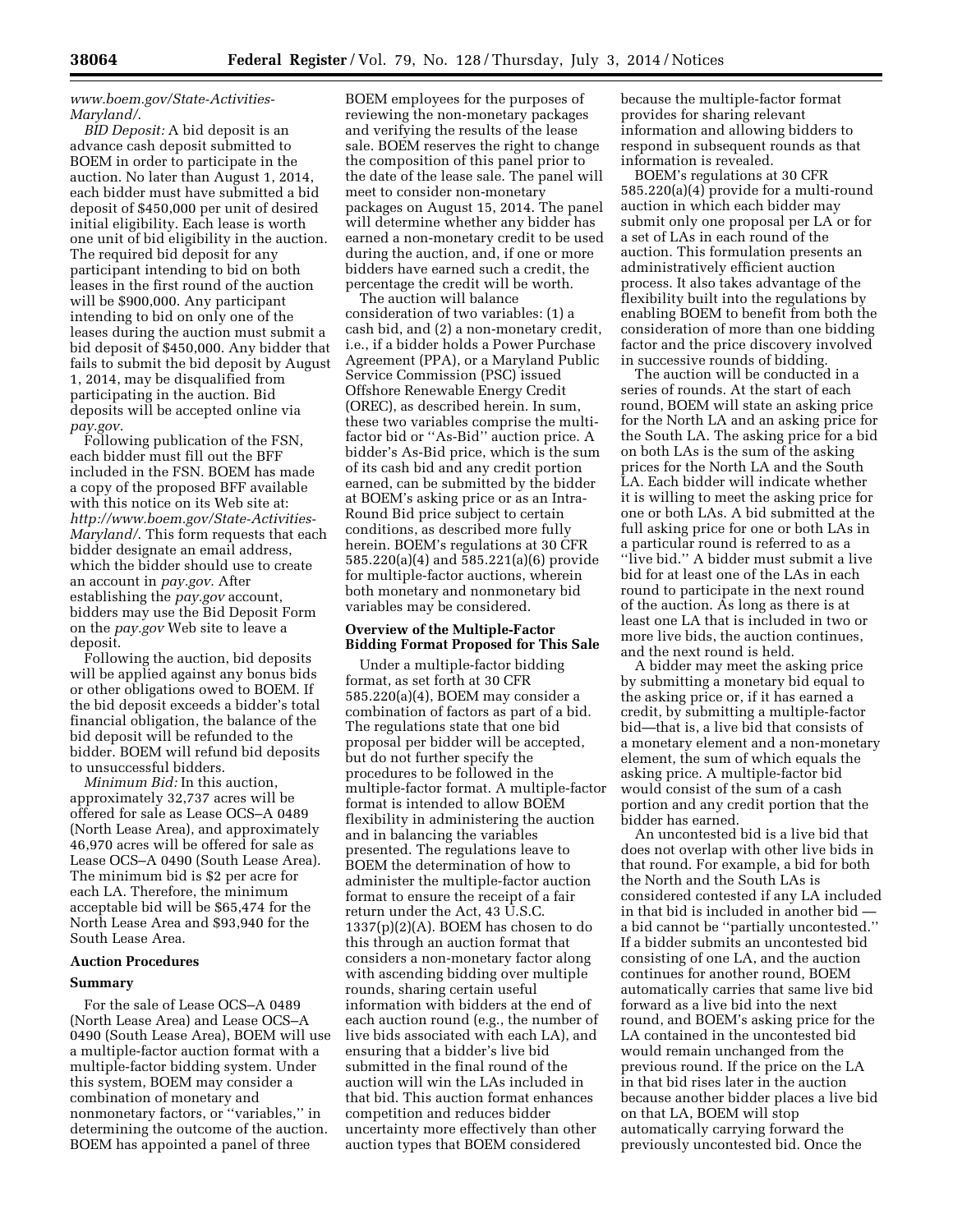asking price goes up, the bidder that placed the previously carried-forward bid is free to bid on either LA at the new asking prices.

Following each round in which either LA is contained in more than one live bid, BOEM will raise the asking price for that LA by an increment determined by BOEM. The auction concludes when neither the North LA nor the South LA is included in more than one live bid. The series of rounds and the rising asking prices set by BOEM will facilitate consideration of the first variable—the cash portion of the bid.

The second variable—a credit of up to 25% of a monetary bid for holding a PPA or a Maryland OREC Order—will be applied throughout the auction rounds as a form of imputed payment against the asking price for the highest priced LA in a bidder's multiple-factor bid. This credit serves to supplement the amount of a cash bid proposal made by a particular bidder in each round. In the case of a bidder holding a credit and bidding on more than one LA, the credit will be applied only on the LA with the highest asking price. More details on the non-monetary factors are found in the ''Credit Factors'' section herein.

Under BOEM's regulations at 30 CFR 585.222(d), a panel will weigh the variables and determine the winner(s) of the auction. The regulations state that BOEM ''will determine the winning bid for proposals submitted under the multiple-factor bidding format on the basis of selection by the panel. . .'' 30 CFR 585.224(h). The panel will evaluate each non-monetary package to determine whether it meets the criteria provided in this FSN, and therefore whether it will qualify for a credit for its holder. It is possible that the panel could determine that no bidder qualifies for a non-monetary credit during the auction, in which case the auction would otherwise proceed as described in the FSN. The panel will determine the winning bids for each LA in accordance with the procedures described in this FSN.

# **Details of the Auction Process**

#### *Bidding—Live Bids*

Each bidder is allowed to submit a live bid for one LA (North or South), or both LAs based on its ''eligibility'' at the opening of each round. A bidder's initial eligibility is determined based on the amount of the bid deposit submitted by the bidder by August 1, 2014. To be eligible to offer a bid on one LA at the start of the auction, a bidder must submit a bid deposit of \$450,000. To be eligible to offer a bid on both the North and South LAs in the first round of the

auction, the bidder must submit a bid deposit of \$900,000. A bidder's bid deposit will be used by BOEM as a down payment on any monetary obligations incurred by the bidder should it be awarded a lease.

As the auction proceeds, a bidder's continuing eligibility is determined by the number of LAs included in its live bid submitted in the round prior to the current round. That is, if a bidder submitted a live bid on one LA in the previous round, that bidder may submit a bid that includes at most one LA in the current round. If a bidder submitted a live bid comprised of both LAs in the previous round, that bidder may submit a live bid that also includes these two LAs in the current round. Unless a bidder has an uncontested bid that is carried forward into the next round, a bidder that submitted a live bid for both LAs may choose to submit a live bid for one LA. Thus, eligibility in successive rounds may stay the same or go down, but it can never go up.

In the first round of the auction, bidders have the following options:

A bidder with an initial eligibility of one (that is, a bidder who submitted a bid deposit of \$450,000) may:

• Submit a live bid on the North LA or the South LA, or

• Submit nothing, and drop out of the bidding.

A bidder with an initial eligibility of two (that is, a bidder who submitted a bid deposit of \$900,000) may:

• Submit a live bid for both the North and South LAs,

• Submit a live bid for either the North LA or the South LA, or

• Submit nothing, and drop out of the bidding.

Before each subsequent round of the auction, BOEM will raise the asking price for any LA that received more than one live bid in the previous round. BOEM will not raise the asking price for a LA that received only one or no live bids in the previous round.

BOEM, in its sole discretion, will determine asking price increments. BOEM will base asking price increments on a number of factors, including:

• Making the increments sufficiently large that the auction will not take an unduly long time to conclude; and

• Decreasing the increments as the asking price of a LA nears its apparent final price.

BOEM reserves the right during the auction to increase or decrease increments if it determines, in its sole discretion, that a different increment is warranted to enhance the efficiency of the auction process. Asking prices for the LAs included in multiple live bids in the previous round will be raised and rounded to the nearest whole dollar amount to obtain the asking prices in the current round.

A bidder must submit a live bid in each round of the auction (or have an uncontested live bid automatically carried forward by BOEM) for it to remain active and continue bidding in future rounds. All of the live bids submitted in any round of the auction will be preserved and considered binding until determination of the winning bids is made. Therefore, the bidders are responsible for payment of the bids they submit and can be held accountable for up to the maximum amount of those bids determined to be winning bids during the final award procedures.

Between rounds, BOEM will release the following information:

• The level of demand for each LA in the previous round of the auction (i.e., the number of live bids that included the LA); and

• The asking price for each LA in the upcoming round of the auction.

In any subsequent round of the auction, if a bidder's previous round bid was uncontested, and the auction continues for another round, then BOEM will automatically carry forward that bid as a live bid in the next round. A bidder whose bid is being carried forward will not have an opportunity to modify or drop its bid until some other bidder submits a live bid that overlaps with the LA in the carried forward bid. Note that in this sale, a carried-forward bid will always be for only one LA—if a live bid consisting of both North and South was uncontested, the auction would end. In particular, for rounds in which a bidder finds its uncontested bid is carried forward, the bidder will be unable to do the following:

• Switch to the other LA;

• Submit an Intra-Round Bid (see herein for discussion of Intra-Round Bids); or

• Drop out of the bidding. In this scenario, the bidder is effectively ''frozen'' through future auction rounds for as long as its bid for that LA remains uncontested. Moreover, the bidder may be bound by that bid or, indeed, by any other bid which BOEM determines is a winning bid in the award stage. Hence, a bidder cannot drop an uncontested bid. In no scenario can a bidder be relieved of any of its bids from any round until a determination is made in the award stage about the LAs won by the bidder.

If a bidder's bid is not being carried forward by BOEM (i.e., a contested bid), a bidder with an eligibility of one (that is, a bidder who submitted a live bid for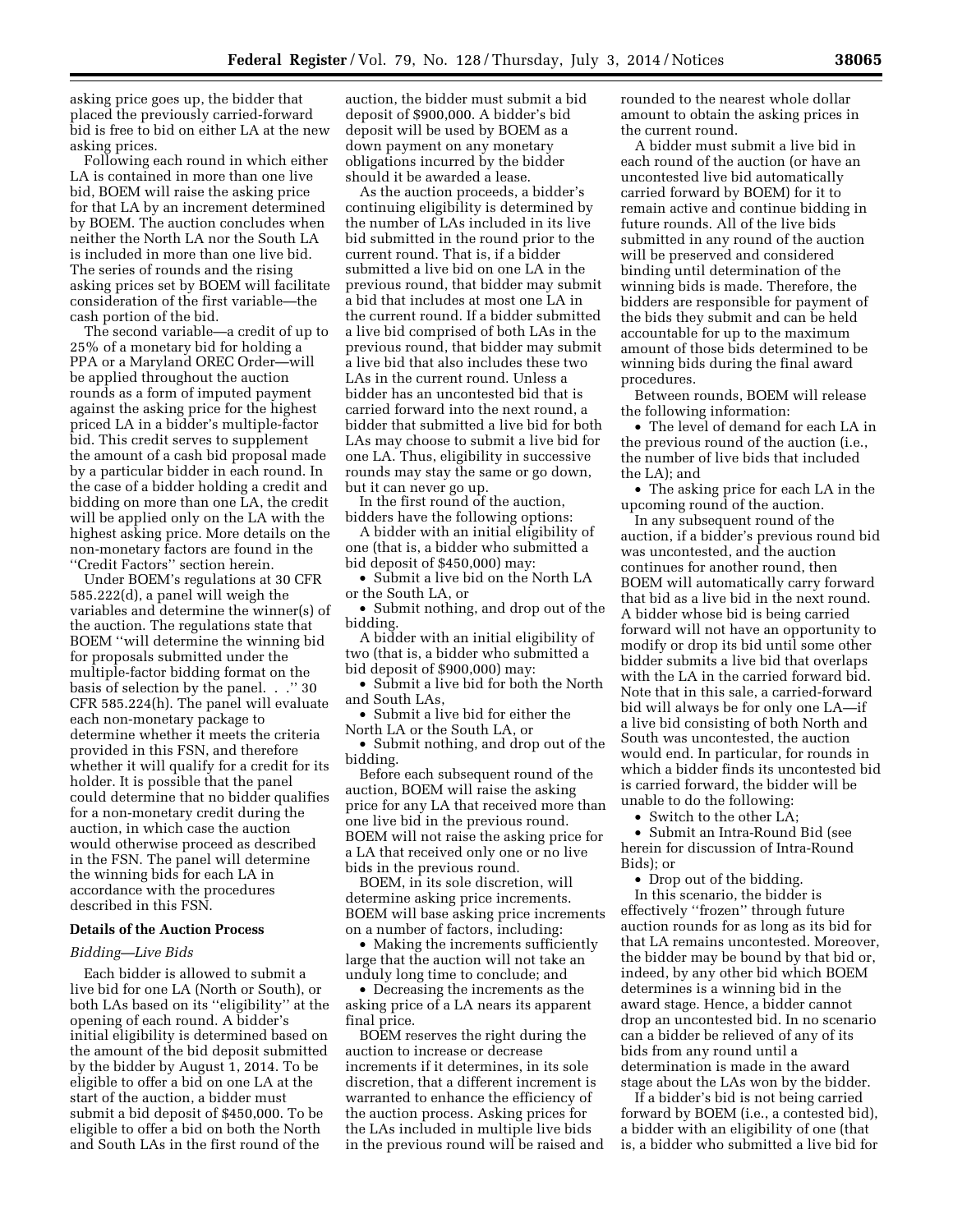either the North LA or the South LA in the previous round) may:

• Submit a live bid for either the North LA or the South LA;

• Submit an Intra-Round Bid for the same LA for which the bidder submitted a live in the previous round, and exit the auction; or

• Submit nothing, and drop out of the bidding.

Additionally, if a bid is not being carried forward by BOEM (i.e., a contested bid), a bidder with an eligibility of two (that is, a bidder who submitted a live bid for both North and South in the previous round) may:

• Submit a live bid for both the North and South LAs;

• Submit a live bid for either the North LA or the South LA;

• Submit an Intra-Round Bid for both the North and South LAs, and a live bid for either the North LA or the South LA;

• Submit an Intra-Round Bid for both the North and South LAs, no live bids, and exit the auction; or

• Submit nothing, and drop out of the bidding.

Subsequent auction rounds occur in this sale as long as either the North LA or the South LA is contested. The auction concludes at the end of the round in which neither the North LA nor the South LA is included in the live bid of more than one bidder, e.g., all live bids are uncontested.

#### *Bidding—Intra-Round Bids*

All asking prices and asking price increments will be determined by the BOEM Auction Manager. Intra-round bidding allows bidders to more precisely express the maximum price they are willing to offer for the North, South, or both LAs while also minimizing the chance of ties. An Intra-Round Bid must consist of a single offer price for exactly the same LA(s) included in the bidder's live bid in the previous round.

When submitting an Intra-Round Bid, the bidder is indicating that it is not willing to meet the current round's asking price, but it is willing to pay more than the previous round's asking price. In particular, in an Intra-Round Bid, the bidder specifies the maximum (higher than the previous round's asking price and less than the current round's asking price) that it is willing to offer for the specific LA(s) in its previous round's live bid.

Although an Intra-Round Bid is *not* a live bid, in the round in which a valid Intra-Round Bid is submitted for both LAs, the bidder's eligibility for a live bid in that same round and future rounds is permanently reduced from including two LAs to one LA. In other words, once

an Intra-Round Bid is submitted, the bidder will never again have the opportunity to submit a live bid on as many LAs as it has bid in previous rounds.

BOEM will not consider the presence of Intra-Round Bids for the purpose of determining whether to increase the asking price for a particular LA or to end the auction. Also, BOEM will not count or share with bidders between rounds the number of Intra-Round Bids received for each LA.

All of the Intra-Round Bids submitted during the auction will be preserved, and may be determined to be winning bids. Therefore, bidders are responsible for payment of the bids they submit and may be held accountable for up to the maximum amount of any Intra-Round Bids or live bids determined to be winning bids during the final award procedures.

#### *Determining Provisional Winners*

After the bidding ends, BOEM will determine the provisionally winning bids in accordance with the process described in this section. This process consists of two stages: Stage 1 and Stage 2, which are described herein. Once the auction itself ends, nothing further is required of bidders within or between Stages 1 and 2. [In practice, the stages of the process will be determined by the auction software, which will analyze the monetary and credit portion of the bids, determine provisional winners, find the LAs won by the provisional winners, and calculate the applicable bid prices to be paid by the winners for the LAs they won.] This evaluation will be reviewed, checked and validated by the panel. The determination of provisional winners, in both stages, will be based on the two auction variables, as well as on a bidder's adherence to the rules of the auction, and the absence of conduct detrimental to the integrity of the competitive auction.

• *Stage 1* 

Live bids submitted in the final round of the auction are Qualified Bids. Live bids submitted before the final round and any Intra-Round Bids submitted in any round of the auction are Contingent Bids. In Stage 1, a bidder with a Qualified Bid is provisionally assured of winning the LA(s) included in its final round bid, regardless of any other Contingent Bids. If both LAs receive live bids in the final round, they are awarded to bidders in Stage 1, and the second award stage is not necessary. If either the North LA or the South LA received a Contingent Bid but not a Qualified Bid, BOEM will proceed to Stage 2 to award the leases.

Following the auction, all winning bidders must pay the price associated with their winning bids, which may consist of cash and non-monetary credits or just cash.

• *Stage 2* 

In Stage 2, BOEM will consider Contingent Bids to determine if the LA(s) not awarded in Stage 1 can be awarded in Stage 2. BOEM will award these LAs in Stage 2 based upon the Contingent Bids that maximize the total As-Bid prices in the auction. However, in order to preserve the award of Qualified Bids in Stage 1, the only circumstance in which a Contingent Bid may replace a Qualified Bid is when the Contingent Bid is submitted by the same bidder and includes the LA of the Qualified Bid it replaces. For example, suppose a particular bidder placed a live bid for the North LA in the final round of this auction and a live bid was not entered for the South LA in that round. In Stage 2, BOEM would then consider only awards in which this bidder receives the North LA and possibly also the South LA (e.g., as a result of a Contingent Bid for both the North LA and South LA). If the bidder's Qualified Bid is replaced by its Contingent Bid for the North and South LAs (represented either by an Intra-Round bid for both LAs or by a bid comprising both LAs in the previous round), the bidder would pay the price associated with its Contingent Bid for the LAs contained therein.

Under certain circumstances, different combinations of Contingent Bids from two or more bidders may result in the same total As-Bid price. In such cases, BOEM will resolve the resulting tie with a random drawing.

In the event a bidder submits a bid for a LA that the panel and BOEM determine to be a winning bid, the bidder will be expected to sign the applicable lease documents in a timely manner and submit the full cash payment due, pursuant to 30 CFR 585.224. If a bidder fails to timely sign and pay for the lease, then BOEM will not issue the lease to that bidder, and the bidder will forfeit its bid deposit. BOEM may consider failure of a bidder to timely pay the full amount due as an indication that the bidder is no longer financially qualified to participate in other lease sales under BOEM's regulations at 30 CFR 585.106 and 585.107.

#### **Credit Factors**

Prior to the auction, BOEM will convene a panel pursuant to 30 CFR 585.222(d) to evaluate bidders' nonmonetary packages to determine whether and to what extent each bidder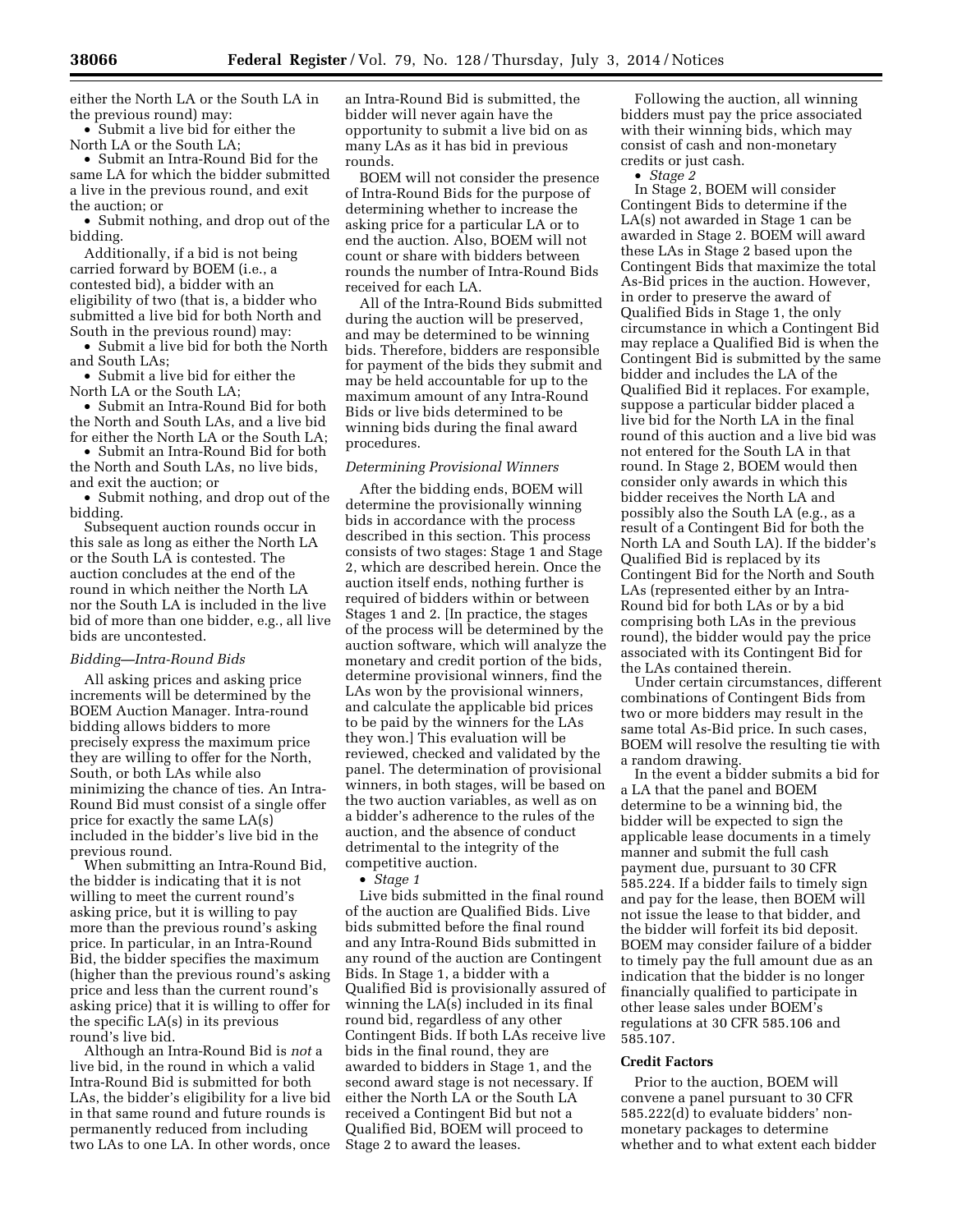is eligible for a non-monetary credit applicable to the As-Bid auction price for one of the LAs in each round of the auction, as described herein. In order to receive a credit for a PPA or Maryland OREC Order, a bidder must be legally, technically and financially eligible to acquire a commercial OCS wind lease, and any single PPA or Maryland OREC Order cannot be used by more than one bidder in the auction.

The percentage credit that will be applicable to each bidder throughout the auction and award process is determined based on the panel's evaluation of required documentation submitted by the bidders as of August 8, 2014. Bidders will be informed by email before the monetary auction about the percentage credit applicable to their bids. A bidder may not receive more than one credit, and the bid credit will be applicable to only one LA. Any nonmonetary credit will be applicable only to the higher priced LA in a bid for both LAs. For an Intra-Round Bid containing both LAs, the higher priced LA will be determined using the previous round's asking prices. In each round, the auction system will display to each bidder information showing how their As-Bid auction prices are affected by the credit imputed to their bid to determine their net monetary payment due to BOEM, should their bids prevail as winning bids in the award stages. Application of the credit percentage to the appropriate As-Bid auction price will be rounded to the nearest whole dollar amount.

The bidder's credit percentage is limited to the greater of 25% for a Maryland OREC Order, or up to 25% for a PPA. This credit percentage will be applied to the highest priced LA related to the bidder's latest live bid or Intra-Round Bid. During each round, bidders are informed by the BOEM Auction System how the credit applies to their

live bid and any Intra-Round Bid. In the case of a live bid for both LAs, the credit will apply only to the LA having the highest current round asking price. In the case of an Intra-Round Bid for both LAs, the credit will apply only to the higher-priced LA, but the applicable price for calculating the credit will be based on the previous round's asking prices, not on any additional amount above the previous round's asking prices as reflected in the incremental amount associated with its Intra-Round Bid.

The panel will review the nonmonetary package submitted by each bidder, and, based on the criteria of a PPA or Maryland OREC Order as provided in this FSN, determine whether bidders have established that they are qualified to receive a credit and the percentage at which that credit will apply. If the panel determines that no bidder has qualified for a non-monetary factor, the auction will proceed with each bidder registered with no imputed credit.

# **Credit Factor Definitions**

The definitions herein will apply to the factors for which bidders may earn a credit.

*Power purchase agreement* (PPA) is any legally enforceable long-term contract negotiated between an electricity generator (Generator) and a power purchaser (Buyer) that identifies, defines, and stipulates the rights and obligations of one party to produce, and the other party to purchase, energy from an offshore wind project to be located in the lease sale area. The PPA must have been approved by a public utility commission or the equivalent. The PPA must state that the Generator will sell to the Buyer and the Buyer will buy from the Generator capacity, energy, and/or environmental attribute products from

the project, as defined in the terms and conditions set forth in the PPA. Energy products to be supplied by the Generator and the details of the firm cost recovery mechanism approved by the state's public utility commission or other applicable authority used to recover expenditures incurred as a result of the PPA must be specified in the PPA. To qualify, a PPA must contain the following terms or supporting documentation:

(i) A complete description of the proposed project;

(ii) Identification of both the electricity Generator and Buyer that will enter into a long term contract;

(iii) A timeline for permitting, licensing, and construction;

(iv) Pricing projected under the long term contract being sought, including prices for all market products that would be sold under the proposed long term contract;

(v) A schedule of quantities of each product to be delivered and projected electrical energy production profiles;

(vi) The term for the long-term contract;

(vii) Citations to all filings related to the PPA that have been made with state and Federal agencies, and identification of all such filings that are necessary to be made; and

(viii) Copies of or citations to interconnection filings related to the PPA.

If the panel determines a bidder has executed a PPA for at least 250 MW, it will be eligible for the entire 25% credit. If the panel determines a bidder has executed a PPA for an amount less than 250 MW, the bidder may still be eligible for a non-monetary credit proportional to the PPA's fraction of 250 MW. The smaller percentage for a partial credit will be calculated according to the formula below:

# Partial Credit =  $\frac{\text{(Full Credit * Partial PPA)}}{\text{Full PPA}}$ **Full PPA**

### Where:

- Partial Credit = Percent credit for which a smaller PPA is eligible.
- Full PPA =  $250$  MW.
- Full Credit  $= 25\%$ .
- Partial PPA = amount (less than 250 MW) of power under contract.

*Maryland OREC Order* is an order issued by the Maryland PSC approving a qualifying offshore wind project and establishing an OREC pricing schedule, pursuant to Public Utilities Article § 7– 704.1 of the Maryland Code Annotated. If the panel determines a bidder has

been issued a Maryland OREC Order, it will be eligible for the entire 25% credit.

## **Additional Information Regarding the Auction**

## *Non-Monetary Auction Procedures*

All bidders seeking a non-monetary auction credit are required to submit a non-monetary auction package. If a bidder seeks a non-monetary auction credit, this submission must contain information sufficient to establish the bidder's eligibility to receive a non-

monetary credit in the monetary phase of the auction. Further information on this subject can be found in the section of this notice entitled, ''Credit Factor Definitions.'' If a bidder does not submit a non-monetary package by August 8, 2014, to BOEM, then BOEM will assume that bidder is not seeking a nonmonetary auction credit and the panel will not consider that bidder for a nonmonetary auction credit.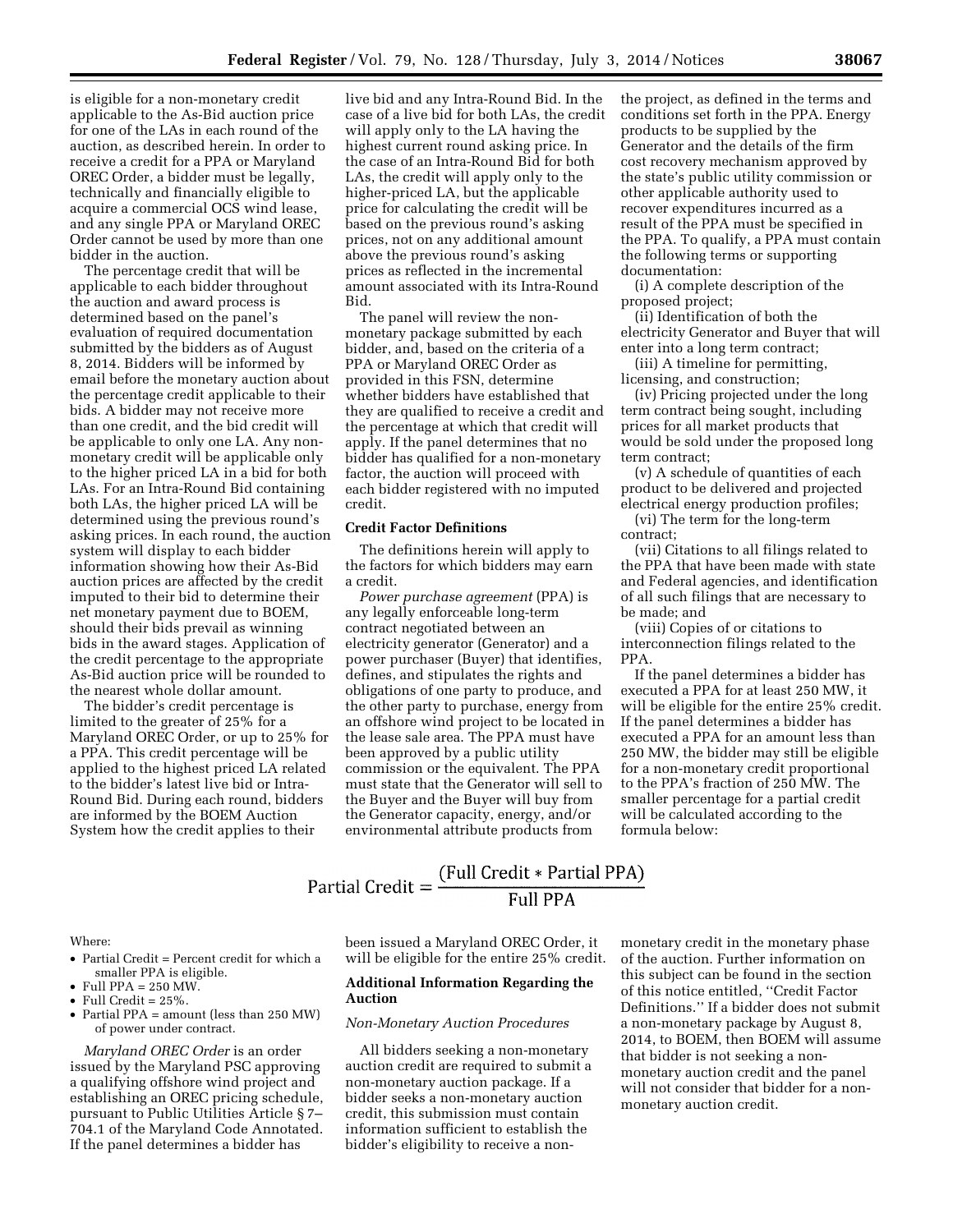#### *Bidder Authentication*

Prior to the auction, the Auction Manager will send several bidder authentication packages to the bidders shortly after BOEM has processed the BFFs. One package will contain tokens for each authorized individual. Tokens are digital authentication devices. The tokens will be mailed to the Primary Point of Contact indicated on the BFF. This individual is responsible for distributing the tokens to the individuals authorized to bid for that company. Bidders are to ensure that each token is returned within three business days following the auction. An addressed, stamped envelope will be provided to facilitate this process. In the event that a bidder fails to submit a BFF, a bid deposit, or does not participate in the auction, BOEM will de-activate that bidder's token and login information, and the bidder will be asked to return its tokens.

The second package contains login credentials for authorized bidders. The login credentials will be mailed to the address provided in the BFF for each authorized individual. Bidders can confirm these addresses by calling 703– 787–1320. This package will contain user login information and instructions for accessing the Auction System Technical Supplement and Alternative Bidding Form. The login information, along with the tokens, will be tested during the Mock Auction.

#### *Monetary Auction Times*

This section will describe, from a bidder's perspective, how the auction will take place. This information will be elaborated on and clarified in the Auction System Technical Supplement available on BOEM's Web site at: *[http://](http://www.boem.gov/State-Activities-Maryland/) [www.boem.gov/State-Activities-](http://www.boem.gov/State-Activities-Maryland/)[Maryland/.](http://www.boem.gov/State-Activities-Maryland/)* The Auction System Technical Supplement describes auction procedures that are incorporated by reference in this notice, except where the procedures described in the Auction System Technical Supplement directly contradict this notice.

The monetary auction will begin at 8:30 a.m. EDT on August 19, 2014. Bidders may log in as early as 6:30 a.m. on that day. We recommend that bidders log in no later than 7:30 a.m. on that day to ensure that any login issues are resolved prior to the start of the auction. Once bidders have logged in, they should review the auction schedule, which lists the start times, end times, and recess times of each round in the auction. Each round is structured as follows:

• Round bidding begins;

## • Bidders enter their bids:

• Round bidding ends and the Recess begins;

• Sometime during the Recess, previous Round results are posted;

• Bidders review the previous Round results and prepare their next Round bids;

• Next Round bidding begins. The first round will last about 30 minutes, though subsequent rounds may be closer to 20 minutes in length. Recesses are anticipated to last approximately 10 minutes. The descriptions of the auction schedule and asking price increments included with this FSN are tentative. Bidders should consult the auction schedule on the bidding Web site during the auction for updated times. Bidding will continue until about 6:00 p.m. each day. BOEM anticipates the auction will last one or two business days, but bidders are advised to prepare to continue bidding for additional business days as necessary to resolve the auction.

BOEM and the auction contractors will use the auction platform messaging service to keep bidders informed on issues of interest during the auction. For example, BOEM may change the schedule at any time, including during the auction. If BOEM changes the schedule during the auction, it will use the messaging feature to notify bidders that a revision has been made, and direct bidders to the relevant page. BOEM will also use the messaging system for other changes and items of particular note during the auction.

Bidders may place bids at any time during the round. At the top of the bidding page, a countdown clock will show how much time remains in the round. Bidders have until the scheduled time to place bids. Bidders should do so according to the procedures described in the Auction System Technical Supplement and practiced at the Mock Auction. No information about the round is available until the round has closed and results have been posted, so there should be no strategic advantage to placing bids early or late in the round.

#### *Alternate Bidding Procedures*

Any bidder who is unable to place a bid using the online auction and would be interested in placing a bid using the Alternate Bidding Procedures must:

• Call BOEM/the BOEM Auction Manager at the help desk number that is listed in the Auction Manual *before*  the end of the round. BOEM will authenticate the caller to ensure he/she is authorized to bid on behalf of the company. The bidder must explain to the BOEM Auction Manager the reasons

for which he/she is forced to place a bid using the Alternate Bidding Procedures. BOEM may, in its sole discretion, permit or refuse to accept a request for the placement of a bid using the Alternate Bidding Procedures.

• The Alternate Bidding Procedures enable a bidder who is having difficulties accessing the Internet to submit its bid via an Alternate Bidding Form that can be faxed to the auction manager. If the bidder has not placed a bid, but calls BOEM before the end of the round and notifies BOEM that it is preparing a bid using the Alternate Bidding Procedures, and submits the Alternate Bidding Form by fax before the round ends, BOEM will likely accept the bid, though acceptance or rejection of the bid is within BOEM's sole discretion. When using the Alternate Bidding Procedures, if the bidder calls during the round, but does not submit the bid until after the round ends (but before the round is posted), BOEM may or may not accept the bid, in part based on how much time remains in the recess. Bidders are strongly encouraged to submit the Alternate Bidding Form before the round ends. If the bidder calls during the recess following the round, but before the previous round's results have been posted, BOEM will likely reject its bid, even if it has otherwise complied with all of BOEM's Alternate Bidding Procedures. If the bidder calls to enter a bid after results have been posted, BOEM will reject the bid.

Except for bidders who have uncontested bids in the current round, failure to place a bid during a round will be interpreted as dropping out of the auction. It is possible that bids entered in prior rounds, before the bidder stopped bidding, may be awarded one or both LAs pursuant to BOEM's stage 2 procedures. Bidders are held accountable for all bids placed during the auction. This is true if they continued bidding in the last round, if they placed an Exit Bid, or if they stopped bidding during the auction.

Acceptance, Rejection, or Return of Bids: BOEM reserves the right and authority to reject any and all bids. In any case, no lease will be awarded to any bidder, and no bid will be accepted, unless (1) the bidder has complied with all requirements of the FSN, applicable regulations and statutes, including, among others, those related to: bidder qualifications, bid deposits, and adherence to the integrity of the competitive bidding process, (2) the bid conforms with the requirements and rules of the auction, and (3) the amount of the bid has been determined to be adequate by the authorized officer. Any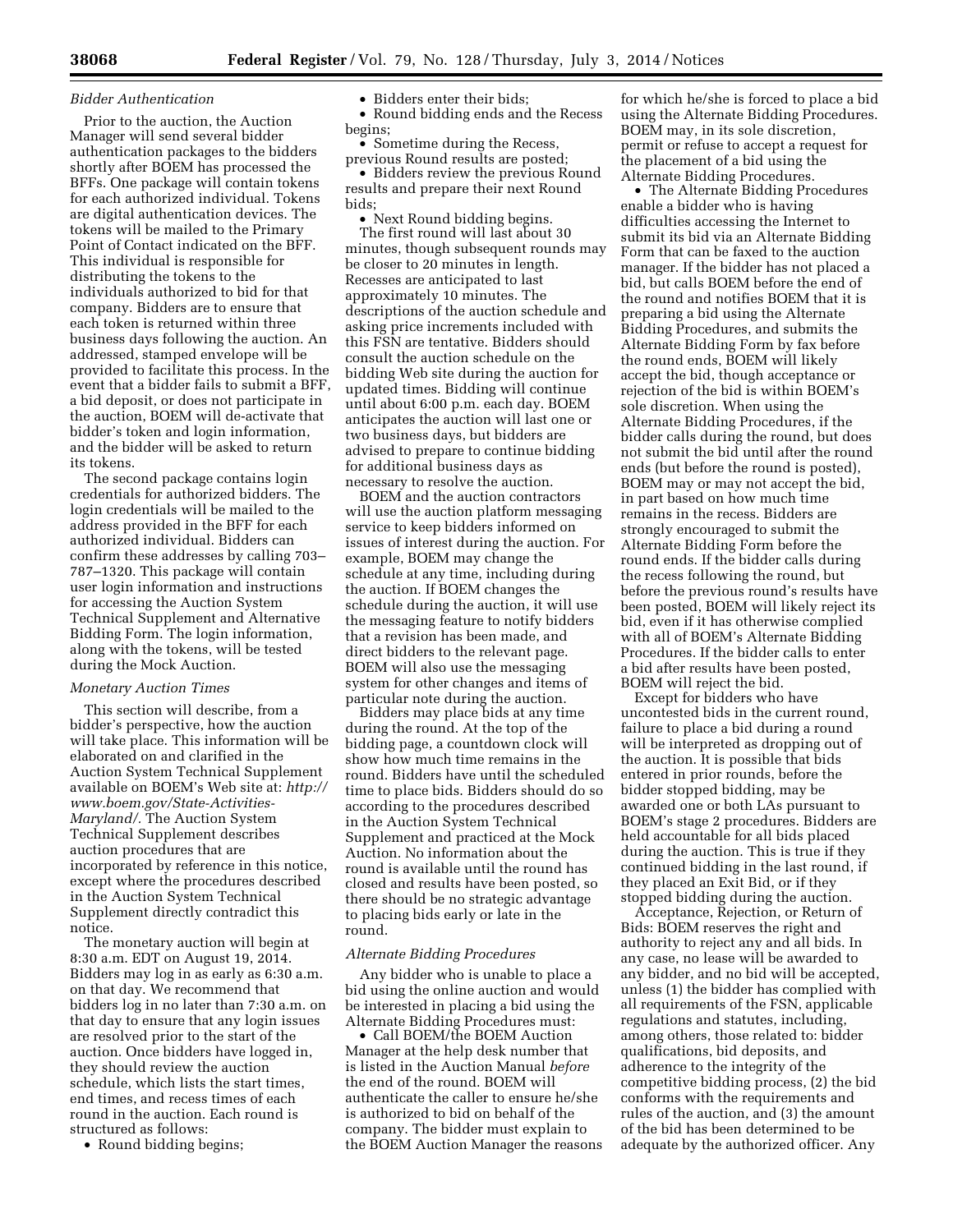bid submitted that does not satisfy any of these requirements may be returned to the bidder submitting that bid by the Program Manager of BOEM's Office of Renewable Energy Programs and, in that case, would not be considered for acceptance.

*Process for Issuing the Leases:* If BOEM proceeds with lease issuance, it will issue three unsigned copies of the lease to each winning bidder. Within 10 business days after receiving the lease copies, the winning bidder must:

1. Execute the lease on the bidder's behalf;

2. File financial assurance, as required under 30 CFR 585.515–537; and

3. Pay by electronic funds transfer (EFT) the balance of the bonus bid (bid amount less the bid deposit). BOEM requires bidders to use EFT procedures (not *pay.gov,* the Web site bidders used to submit bid deposits) for payment of the balance of the bonus bid, following the detailed instructions contained in the ''Instructions for Making Electronic Payments'' available on BOEM's Web site at: *[http://www.boem.gov/State-](http://www.boem.gov/State-Activities-Maryland/)[Activities-Maryland/](http://www.boem.gov/State-Activities-Maryland/)*.

If the winning bidder does not meet these three requirements within 10 business days of receiving the lease copies as described above, or if the winning bidder otherwise fails to comply with applicable regulations or the terms of the FSN, the winning bidder will forfeit its bid deposit. BOEM may extend this 10 business-day time period if it determines the delay was caused by events beyond the winning bidder's control.

In the event that the provisional winner does not execute and return the leases according to the instructions in this notice, BOEM reserves the right to reconvene the panel to determine whether it is possible to identify a bid that would have won in the absence of the bid previously determined to be the winning bid. In the event that a new winning bid is selected by the panel, BOEM will follow the procedures in this section for the new winner(s).

BOEM will not execute a lease until (1) the three requirements above have been satisfied, (2) BOEM has accepted the winning bidder's financial assurance, and (3) BOEM has processed the winning bidder's payment. The winning bidder may meet financial assurance requirements by posting a surety bond or by setting up an escrow account with a trust agreement giving BOEM the right to withdraw the money held in the account on demand by BOEM. BOEM may accept other forms of financial assurance on a case-by-case basis in accordance with its regulations. BOEM encourages provisionally

winning bidders to discuss the financial assurance requirement with BOEM as soon as possible after the auction has concluded.

Within 45 days of the date that the winning bidder receives the lease copies, the winning bidder must pay the first year's rent using the *pay.gov*  Renewable Energy Initial Rental Payment form available at: *[https://](https://pay.gov/paygov/forms/formInstance.html?agencyFormId=27797604)  [pay.gov/paygov/forms/](https://pay.gov/paygov/forms/formInstance.html?agencyFormId=27797604) [formInstance.html?agency](https://pay.gov/paygov/forms/formInstance.html?agencyFormId=27797604) [FormId=27797604](https://pay.gov/paygov/forms/formInstance.html?agencyFormId=27797604)*.

Subsequent annual rent payments must be made following the detailed instructions contained in the ''Instructions for Making Electronic Payments'' available on BOEM's Web site at: *[http://www.boem.gov/State-](http://www.boem.gov/State-Activities-Maryland/)[Activities-Maryland/](http://www.boem.gov/State-Activities-Maryland/)*.

*Anti-Competitive Behavior:* In addition to the auction rules described in this notice, bidding behavior is governed by Federal antitrust laws designed to prevent anticompetitive behavior in the marketplace. Compliance with the BOEM's auction procedures will not insulate a party from enforcement of the antitrust laws.

In accordance with the Act at 43 U.S.C. 1337(c), following the auction, and before the acceptance of bids and the issuance of leases, BOEM will ''allow the Attorney General, in consultation with the Federal Trade Commission, 30 days to review the results of the lease sale.''

If a bidder is found to have engaged in anti-competitive behavior or otherwise violated BOEM's rules in connection with its participation in the competitive bidding process, BOEM may reject the high bid.

Anti-competitive behavior determinations are fact specific. However, such behavior may manifest itself in several different ways, including, but not limited to:

• An agreement, either express or tacit, among bidders to not bid in an auction, or to bid a particular price;

• An agreement among bidders not to bid for the LA;

• An agreement among bidders not to bid against each other; and

• Other agreements among bidders that have the effect of limiting the final auction price.

BOEM may decline to award a lease pursuant to the Act at 43 U.S.C. 1337(c) if it is determined by the Attorney General in consultation with the Federal Trade Commission that doing so would be inconsistent with the antitrust laws (e.g., heavily concentrated market, etc.).

For more information on whether specific communications or agreements could constitute a violation of Federal antitrust law, please see: *[http://](http://www.justice.gov/atr/public/business-resources.html)*

*[www.justice.gov/atr/public/business](http://www.justice.gov/atr/public/business-resources.html)[resources.html](http://www.justice.gov/atr/public/business-resources.html)*, or consult counsel.

*Bidder's Financial Form Self-Certification:* Each bidder is required to sign the self-certification, in accordance with 18 U.S.C. 1001 (Fraud and False Statements) in the BFF, which can be found on BOEM's Web site: *[http://](http://www.boem.gov/State-Activities-Maryland/) [www.boem.gov/State-Activities-](http://www.boem.gov/State-Activities-Maryland/)[Maryland/.](http://www.boem.gov/State-Activities-Maryland/)* The form must be filled out and returned to BOEM in accordance with the ''Deadlines and Milestones for Bidders'' section of this notice.

*Non-Procurement Debarment and Suspension Regulations:* Pursuant to regulations at 43 CFR Part 42, Subpart C, an OCS renewable energy lessee must comply with the Department of the Interior's non-procurement debarment and suspension regulations at 2 CFR parts 180 and 1400 and agree to communicate the requirement to comply with these regulations to persons with whom the lessee does business as it relates to this lease, by including this term as a condition in their contracts and other transactions.

*Force Majeure:* The Program Manager of BOEM's Office of Renewable Energy Programs has the discretion to change any date, time, and/or location specified in the FSN in case of a *force majeure*  event that the Program Manager deems may interfere with a fair and proper lease sale process. Such events may include, but are not limited to: natural disasters (e.g., earthquakes, hurricanes, floods), wars, riots, acts of terrorism, fire, strikes, civil disorder or other events of a similar nature. In case of such events, bidders should call 703– 787–1320 or access the BOEM Web site at: *[http://www.boem.gov/Renewable-](http://www.boem.gov/Renewable-Energy-Program/index.aspx)[Energy-Program/index.aspx](http://www.boem.gov/Renewable-Energy-Program/index.aspx)*.

*Appeals:* The appeals procedures are provided in BOEM's regulations at 30 CFR 585.225 and 585.118(c). Pursuant to 30 CFR 585.225:

(a) If BOEM rejects your bid, BOEM will provide a written statement of the reasons, and refund any money deposited with your bid, without interest.

(b) You will then be able to ask the BOEM Director for reconsideration, in writing, within 15 business days of bid rejection, under 30 CFR 585.118(c)(1). We will send you a written response either affirming or reversing the rejection.

The procedures for appealing final decisions with respect to lease sales are described in 30 CFR 585.118(c).

# **Protection of Privileged or Confidential Information**

BOEM will protect privileged or confidential information that you submit as required by the Freedom of